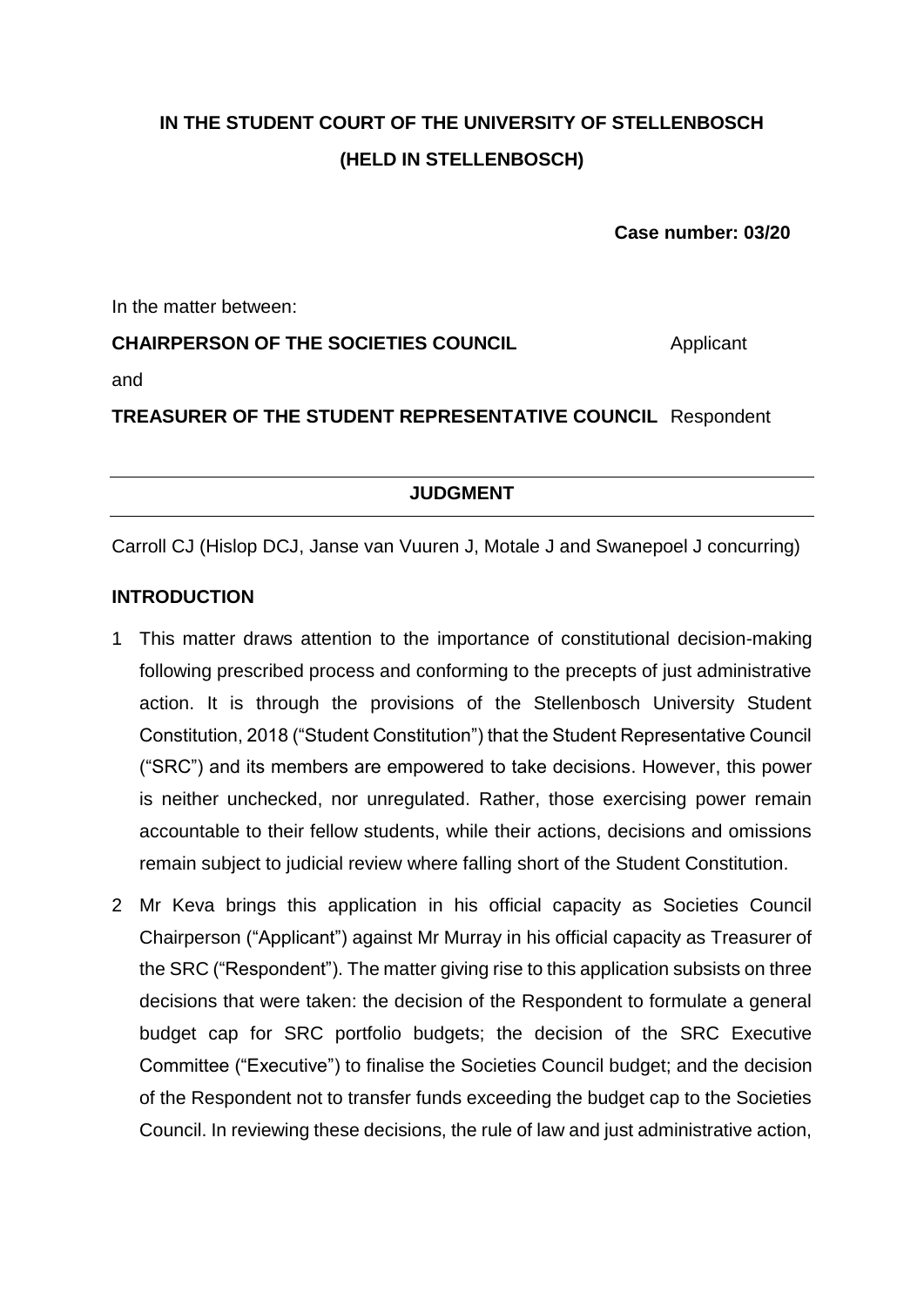as contained in the Student Constitution, and ultimately the Constitution of the Republic of South Africa, 1996 ("Constitution"), are paramount.

# **FACTUAL MATRIX**

- 3 The Respondent was appointed Treasurer of the SRC on 12 February 2020, shortly thereafter meeting with the Chairperson of the SRC on 19 February 2020 to discuss budget procedure. During this meeting a decision was made to implement a budget cap on SRC portfolio budgets. At this point, the quantum of this cap was left undecided.
- 4 Following his appointment as Treasurer, on 24 February 2020 the Executive tasked the Respondent with assisting all SRC portfolios with compiling their budgets, these to be presented to the Executive at a later meeting. In the period 17-23 March 2020 the Respondent conducted individual meetings with the SRC portfolio managers, submitting all draft budgets on 23 March 2020.
- 5 Early during this budget process (27 February 2020), the Respondent met with the Applicant informally to discuss the Societies Council budget which had been flagged as excessive (a proposed R215 800.00). At this meeting, the Societies Council budget was decreased to R118 090.00, this meaning that, after Societies Council income, there would be a shortfall of R88 090.00, this then constituting the budgetary allocation requested from the SRC.
- 6 On 24 March 2020, the Executive met to consider the draft budgets submitted by the Respondent. Despite the Respondent and Chairperson of the SRC not being present, this meeting still had the requisite quorum. At this point, the Executive remained unaware of the budget cap decided upon by the Respondent in consultation with the Chairperson. In light of this, the Societies Council budget was adjusted to R98 500.00 by resolution of the Executive members present.
- 7 On 29 March 2020, the Executive met again. At this meeting, the Chairperson of the SRC sought to revisit the decision of 24 March 2020 on the basis of section 22(1)(c) of the Student Constitution. This was contested by two Executive members, the Applicant being one of them, and in protest the Applicant and the other member left the meeting. Despite this, the meeting still had the requisite quorum. Both the idea of reducing the Societies Council budget to R80 000.00, and the 19 February 2020 decision of the Respondent in Consultation with the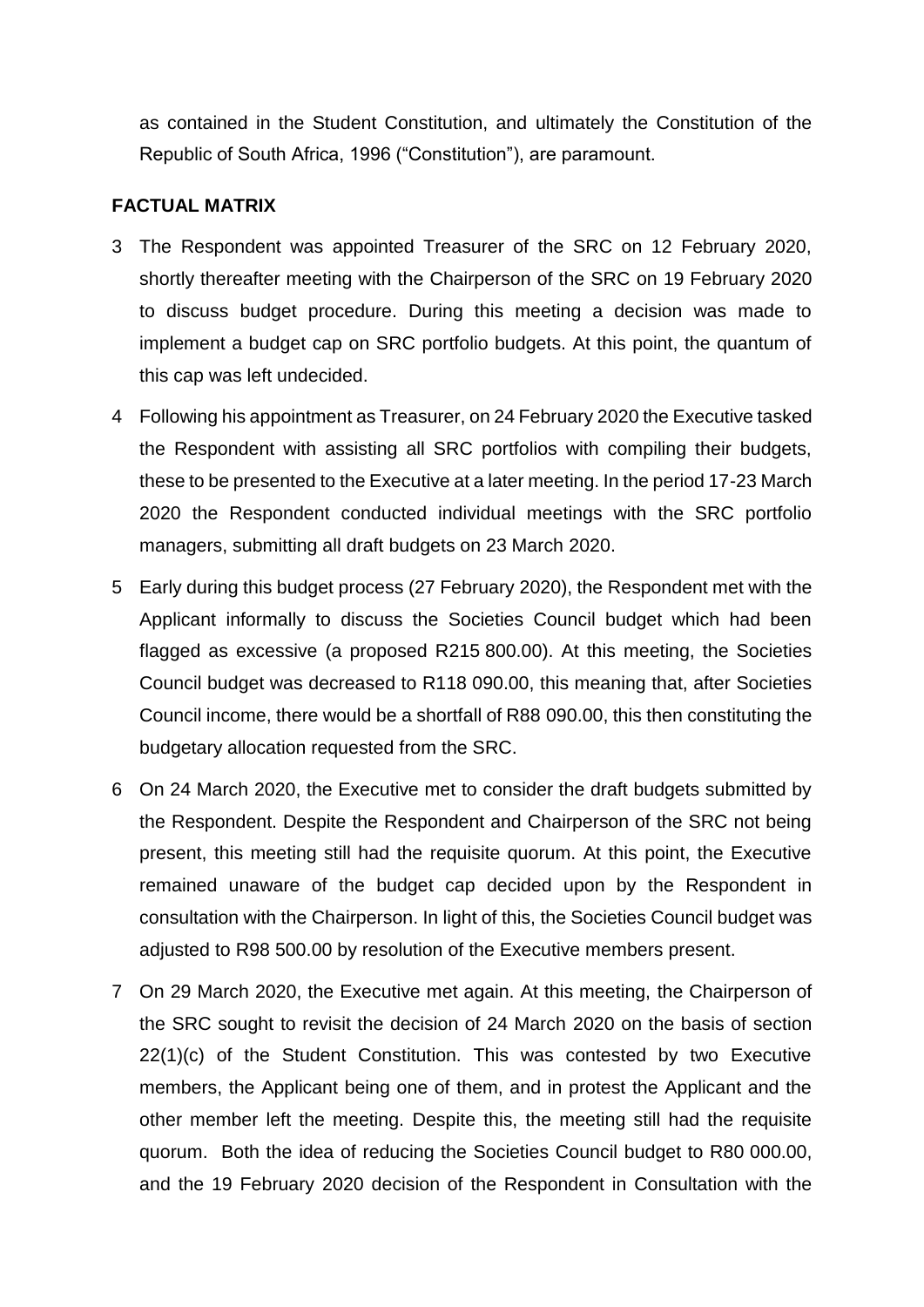Chairperson regarding a budget cap were presented to the remaining Executive members. Having regard to the total funds available to the SRC, the Respondent proposed this general budget cap be set at R80 000.00. The capping of the Societies Council budget at R80 000.00 was approved by the Executive, while there was no decision taken on a general SRC portfolio budget cap of R80 000.00.

- 8 The next Executive meeting took place on 05 May 2020, here there once again being quorum. At this meeting, the Applicant contested that he had not been party to the Executive decision of 29 March 2020 to cap the Societies Council budget at R80 000.00, requesting another vote. This vote was conducted and the Societies Council budget was increased to R88 090.00. The Respondent expressed his displeasure at this and indicated he would raise the matter at the next SRC meeting. In the interim, the Respondent submitted the finalised budgets to Student Governance, including the Societies Council budget of R88 090.00, but indicating that the matter of a budget cap was still in dispute.
- 9 At the SRC meeting of 13 May 2020, the Respondent included an item on the agenda under section 35(3) of the Student Constitution. In response the Applicant raised a point of order, arguing that this should be done under section 36(3), and not section 35(3). This point of order was sustained, and the Respondent was ruled out of order. Therefore no decision of the SRC was made regarding either a R80 000.00 budget cap for portfolio budgets, or the capping of the SRC budget at R80 000.00.
- 10 Following this succession of meetings, and despite demand from the Applicant, the Respondent refused to transfer the full R88 090.00 to the Societies Council. The Respondent argued that incorrect protocol had been observed when the SRC dealt with the matter of the budget cap, but relied on an outdated version of the Student Constitution in making this argument. Nevertheless, the Respondent still refuses to transfer the funds demanded by the Applicant. In light of this, the Applicant approached this court for relief.

## **PROCEDURAL ASPECTS**

11 Neither party before this court contested the *locus standi* of the other, nor the jurisdiction of this court, however it would be prudent to have regard to these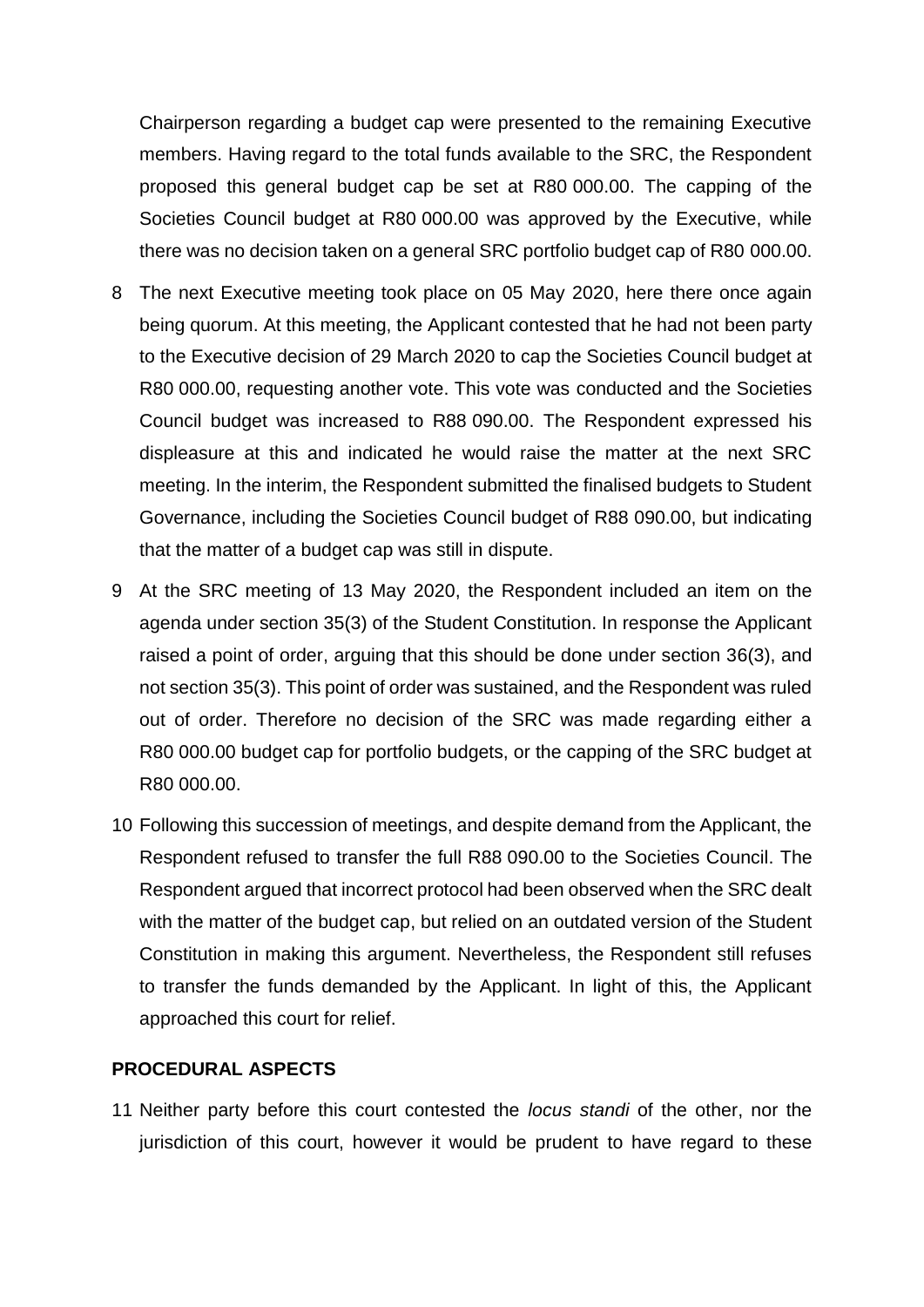aspects, if only briefly. Of contention between the parties was the point of urgency, and this requires some attention.

# **JURISDICTION**

12 Under section 65(3) of the Student Constitution, this court is competent to undertake a constitutional review of any decision of a student body or member thereof. As already enumerated, three decisions are placed before this court in this matter, all of them having been taken by either the Executive or the Respondent in his capacity as SRC Treasurer. Therefore, these decisions conform to those envisaged by section 65(3), this court enjoying the competence to review the constitutionality of these decisions.

# LOCUS STANDI

13 Under section 67 of the Student Constitution, all students and student bodies have *locus standi* before this court. Both the Applicant and Respondent are duly registered students, while both appear in their official capacitates as members of student bodies. Therefore, both parties enjoy *locus standi* before this court.

## **URGENCY**

- 14 The Applicant brought this matter on an urgent basis, citing two reasons therefor: firstly, the Societies Council term of office expired on 14 August 2020, a final financial report needing to have been tabled thereat; secondly, the term of office of the SRC comes to an end on 14 September 2020, any relief being granted after that point being ineffective as the parties will have vacated their positions on the Executive. In light thereof, the Applicant requested reduction of the *dies induciae* established in Rule 7 of the Stellenbosch University Student Court Rules of Procedure ("Court Rules").
- 15 This urgency was contested by the Respondent who contended that deviation from Rule 7 of the Court Rules as requested by the Applicant would still not result in the matter being heard before 14 August 2020. Further, the Respondent contended that following the prescripts of Rule 7 would allow the matter to be decided before 14 September 2020.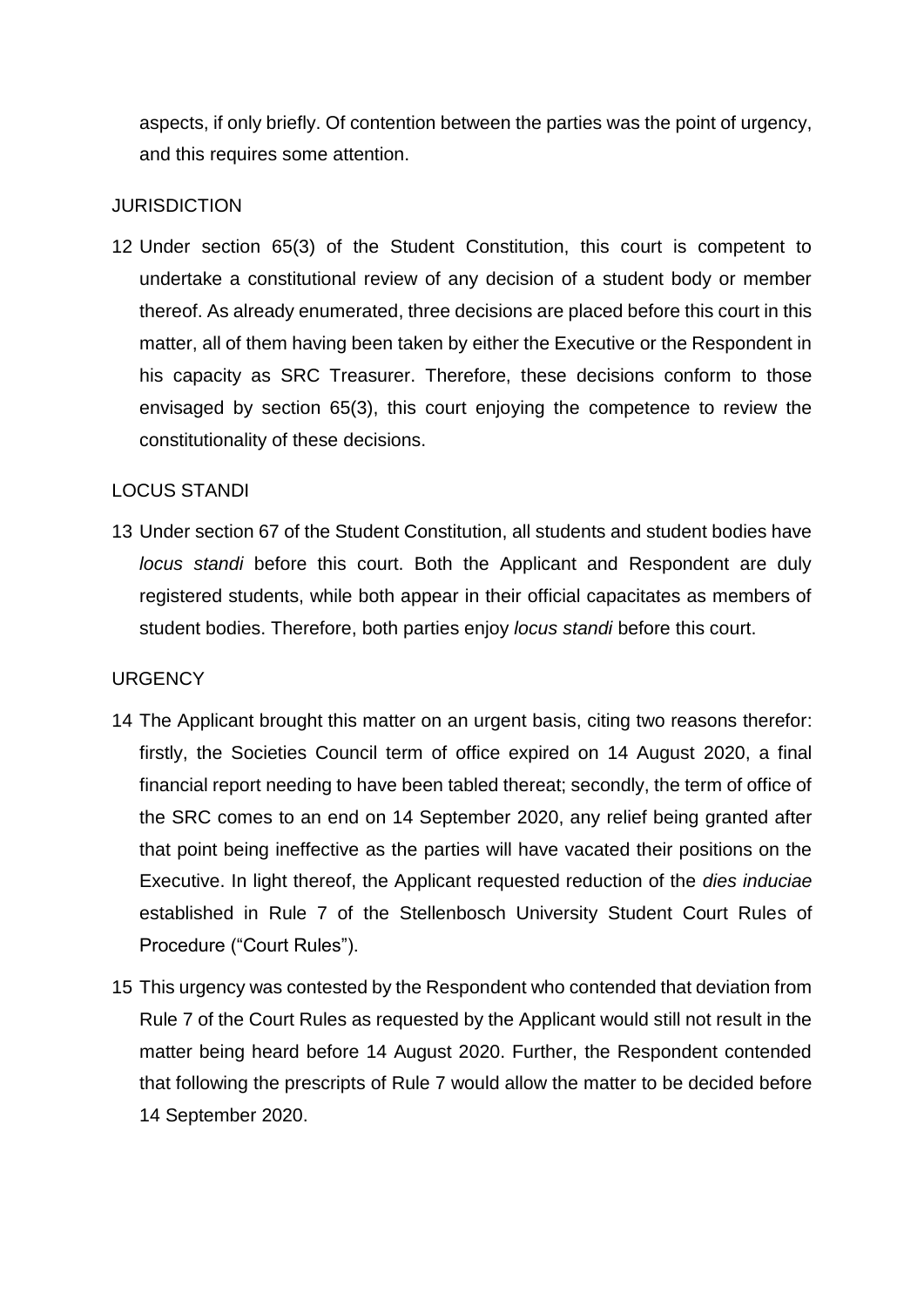- 16 Rule 6 of the Court Rules allows for an application to be brought on an urgent basis, this court being empowered under Rule 6(2) to deviate from the Court Rules to the extent envisaged in Rule 2(4). Rule 2(4) in turn allows this court to deviate from the Court Rules (Rule 7 inclusive) upon the showing of just cause by any party, and to the extent deemed necessary by this court in the interests of justice. When read with Rule 6(1) therefore, Rule 2(4) necessitates an applicant presenting to this court just cause as to why they would be prejudiced if there is no deviation from the Court Rules.
- 17 In this matter, the Applicant has indeed shown that he, and the position he holds, will suffer prejudice if the matter is not decided expediently. In fact, delay in deciding this matter may even result in any relief awarded ceasing to have any effect. Despite this, the Respondent was correct in contending that the manifestation of the urgency requested by the Applicant (the deviation from Rule 7), would not have facilitated the matter being resolved before 14 August 2020. As it was the Applicant who expressly requested this deviation from Rule 7, further quantifying the number of court days by which the *dies induciae* were requested reduced, he must have known this himself. Therefore, it appears that the date of 14 September 2020 is of greater importance here. Again, however, the Respondent was correct in pointing out that adherence to Rule 7 of the Court Rules would allow the matter to be resolved before 14 September 2020.
- 18 In light of this, it is concluded that, although the present application requires resolution with the greatest possible expediency, the urgency contended by the Applicant was somewhat misplaced. It must be noted that courts are generally reticent to condone urgency manifesting in deviation from the rules of court.<sup>1</sup> Therefore, in the interests of substantive protection of the *audi alteram partem* principle, only as a last resort should the urgency of a matter diminish the time in which an opposing party has to reply. As such, the Applicant's argument that the urgency of this matter requires deviation from Rule 7 of the Court Rules is dismissed, while the Respondent's filing of papers within the prescripts of Rule 7, and not within the Applicant's requested reduction of the *dies induciae*, is condoned.

**.** 

<sup>1</sup> *Luna Meubel Vervaardigers v Makin* 1977 4 SA 135 (W) 137E-G.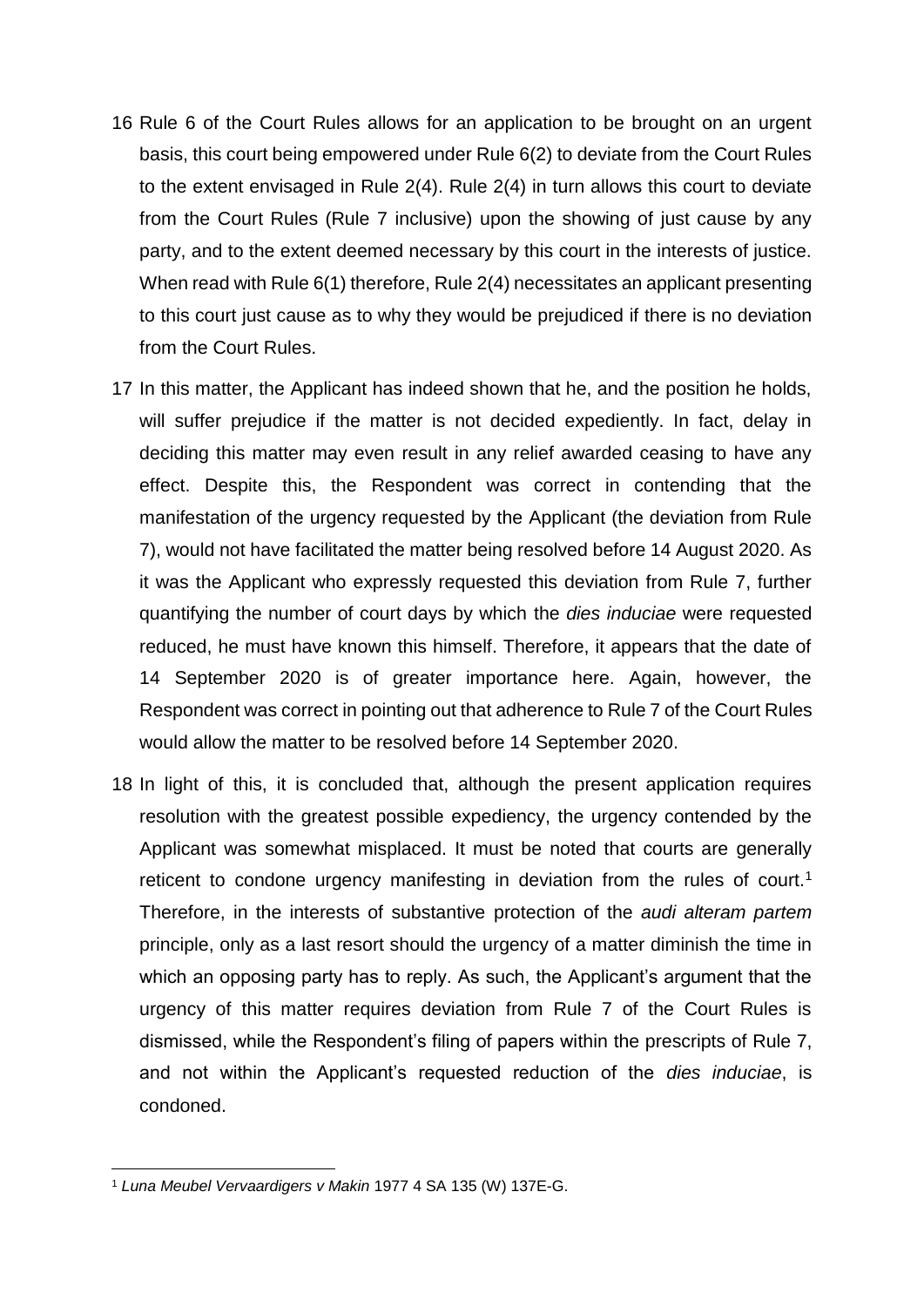#### **SUBSTANTIVE ASPECTS**

- 19 The substantive aspect of this case comprises of three decisions taken: the decision to impose a general budget cap of R80 000.00 on the SRC portfolios; the decision to finalise the Societies Council budget; and the decision not to authorise the transfer of funds from the SRC cost centre to the Societies Council cost centre per finalised budget. In reviewing these decisions, the *dictum* of Chaskalson J in *Fedsure Life Assurance v Greater Johannesburg Transitional Metropolitan* ("*Fedsure*") must be kept in mind – it is a fundamental rule of law that the exercise of public power is only legitimate where lawful, and thus exercised in terms of the provision empowering its exercise.<sup>2</sup> Therefore, the nature of each decision, the provisions under which each decision was taken, and the functionary by which each decision was taken fall to be examined.
- 20 Before this court, the Applicant posited that all three of the above decisions constituted administrative action. Despite argument on this point being invited by this court, the Respondent did not oppose this contention. Therefore, in addition to the power exercised in taking these decisions being held against the provisions in the Student Constitution empowering the exercise thereof, these decisions must be held against section 14 of the Student Constitution. Further, the preamble of the Student Constitution places the Bill of Student Rights subject to the Constitution. Therefore, section 14 of the Student Constitution must be read in light of section 33 of the Constitution. Consequently, and considering the decision in *Bato Star*  Fishing v Minister of Environmental Affairs and Tourism,<sup>3</sup> the Promotion of Administrative Justice Act 3 of 2000 ("PAJA") is applicable to the present matter.

# GENERAL BUDGET CAP

21 The decision to implement a general budget cap was made by the Respondent in consultation with the Chairperson of the SRC in their meeting of 19 February 2020. It is unclear when this cap was quantified, however it is clear that both the cap, and the R80 000.00 quantification thereof, were only communicated to the Executive at the meeting of 29 March 2020. Further at this meeting, the Executive did not

**.** 

<sup>2</sup> 1999 1 SA 374 (CC) para 56.

<sup>3</sup> 2004 4 SA 490 (CC) paras 25-26.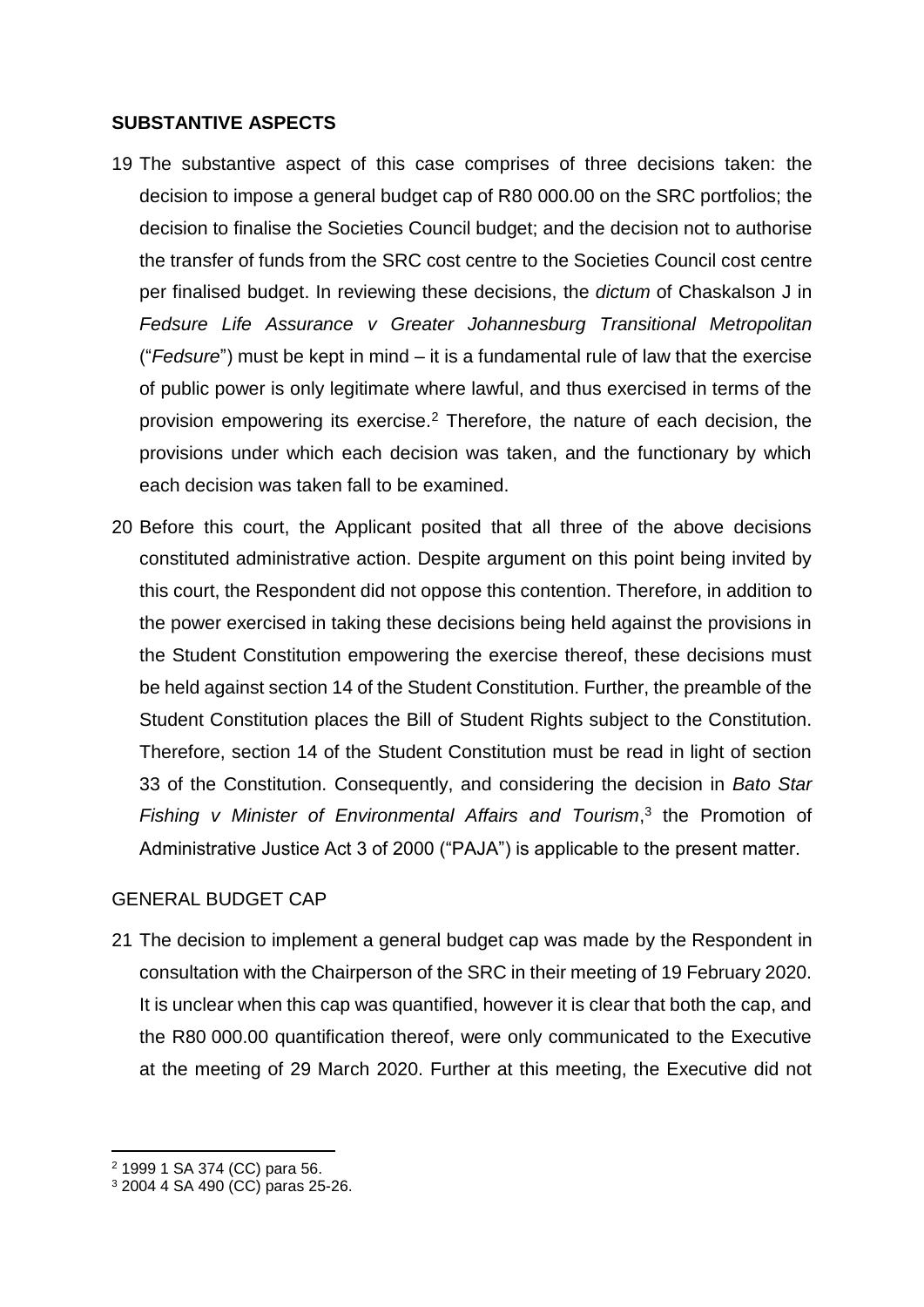vote in favour of this general budget cap, and therefore the decision to implement it remains solely that of the Respondent in consultation with the Chairperson.

- 22 Section 22(1)(c) of the Student Constitution places the Chairperson of the SRC as ultimately responsible for the finances of the SRC, while section 22(4)(b) tasks the Treasurer of the SRC with formulating and implementing policy that ensures transparent, responsible and sustainable use the SRC's financial resources. The Respondent's failure to argue against the Applicant's assertion that the decision regarding a general budget cap was administrative action is unfortunate as this assertion is ripe for contest. In *Grey's Marine Hout Bay v Minister of Public Works* ("*Grey's Marine*") the court characterised administrative action, as opposed to policy decisions, as daily bureaucratic function involving the application of policy (and not the formulation of policy).<sup>4</sup> Therefore, whether the decision to formulate a general budget cap of R80 000.00 amounted to the formulation of policy or a decision of an administrative nature is arguable. This court, however, is restricted to what was argued before it.
- 23 Failing to be argued of a policy nature, but rather of an administrative nature, the decision regarding a general budget cap does not fall within the limited powers granted to the Respondent under section 22(4)(d) of the Student Constitution. Rather, this falls under the more general power granted to the Executive under section 35(2)(a) to compile the SRC budget. Additionally, there was no delegation of this power by the Executive to the Respondent, while further there is no provision in the Student Constitution allowing for delegation of this Executive power under section 35(2)(a).
- 24 Under section 6(2)(a) of PAJA, a decision amounting to administrative action taken by a party neither empowered to do so, nor authorised to do so through delegation, is liable to judicial review for want of lawfulness. In light thereof, and the rule of law as highlighted in Fedsure,<sup>5</sup> as argued before this court, the Respondent was not empowered to make a decision regarding a general budget cap. Therefore the decision taken by the Respondent in this respect was unlawful.

<sup>1</sup> <sup>4</sup> 2005 6 SA 313 (SCA) para 24.

<sup>5</sup> *Fedsure Life Assurance v Greater Johannesburg Transitional Metropolitan* 1999 1 SA 374 (CC) para 56.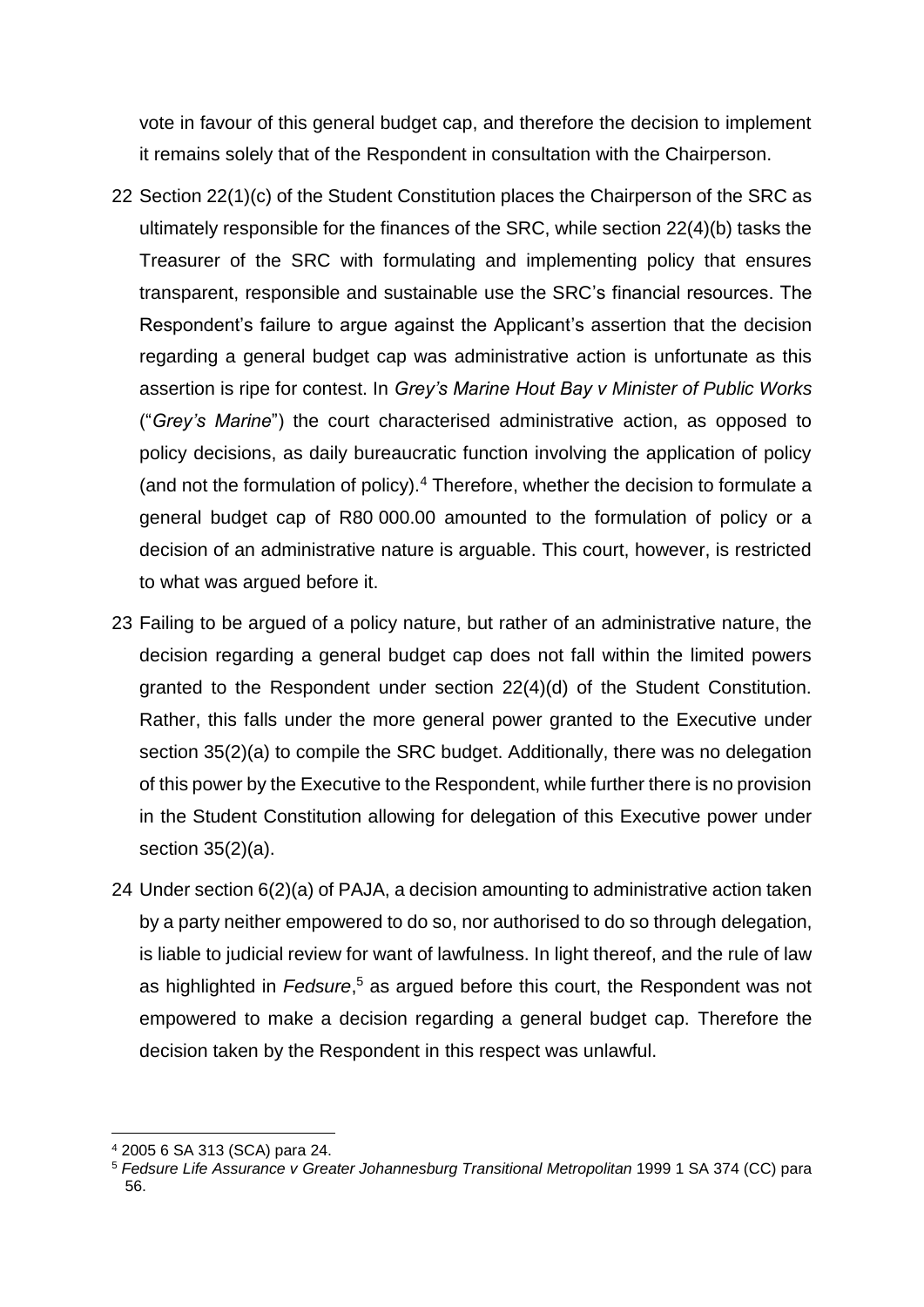## SOCIETIES COUNCIL BUDGET

- 25 Turning to the specific budget of the Societies Council, the decision to finalise this was also argued as being administrative action. Again this was not contested by the Respondent, while in any event it is difficult to argue the decision to finalise budgets as being the formulation of policy. Rather the finalisation of SRC portfolio budgets falls squarely within the concept of bureaucratic function coming from Grey's Marine,<sup>6</sup> therefore falling under the powers of the Executive in terms of section 35(2)(a) of the Student Constitution.
- 26 The first decision in this regard was taken by the Executive in the meeting of 24 March 2020. Following this, in the meeting of 29 March 2020 the Executive made another decision in contradiction of that made on 24 March 2020. Later, on 05 May 2020, the Executive made a further decision contradicting both prior decisions. All of these decisions were taken with the requisite quorum, however it was only the decision of 24 March 2020 that was taken validly.
- 27 Under section 35(3) of the Student Constitution, all decisions taken by the Executive under section 35(2) are of full force and effect unless set aside by the SRC at a later meeting. Following this, section 36(3) stipulates that a SRC meeting can be convened to discuss Executive decisions where at least three members of SRC request this in writing from the Chairperson of the SRC. Therefore, and as vehemently argued by the Applicant in relation to the Respondent's agenda point at the SRC meeting of 13 May 2020, section 35(3) read with section 36(3) of the Student Constitution prescribe the process for setting aside a decision of the Executive – this must be done by a meeting of the SRC (not the Executive) where at least three members of the SRC have put a request in writing to the Chairperson of the SRC.
- 28 Clearly on the facts this did not occur with the Executive decision of 24 March 2020. Rather, subsequent and conflicting decisions were made by the Executive on the same matter. In light of section 35(3), the decision of 24 March 2020 remains in full force and effect, the subsequent decisions of 29 March 2020 and 05 May 2020 not having any effect thereupon. In fact, these subsequent decisions were taken with a view of replacing the 24 March 2020 decision. Therefore, these decisions are

**<sup>.</sup>** <sup>6</sup> *Grey's Marine Hout Bay v Minister of Public Works* 2005 6 SA 313 (SCA) para 24.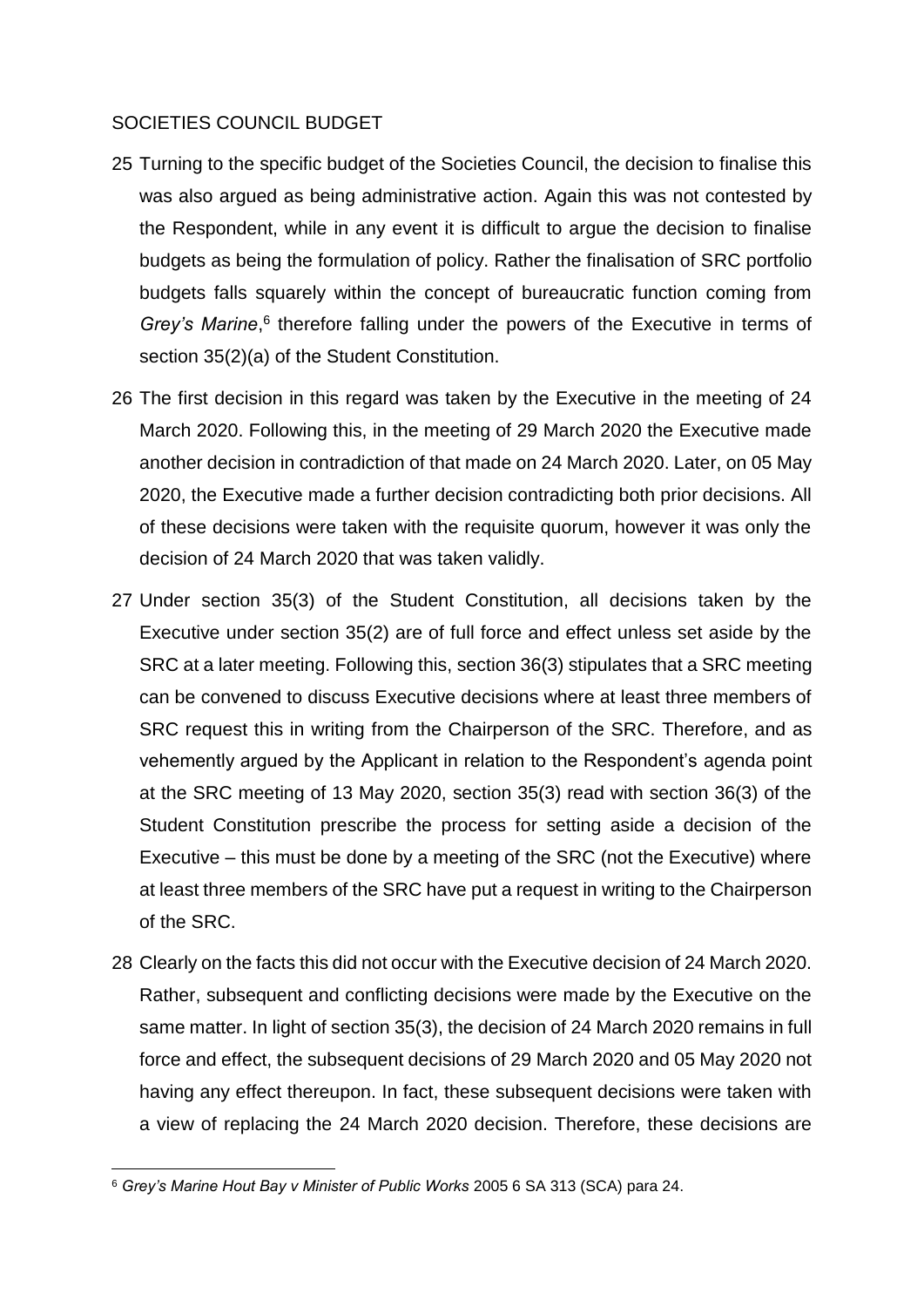invalid for lack of compliance with the correct procedure stipulated by section 35(3) read with section 36(3) of the Student Constitution.

- 29 As administrative action, the Executive decision of 24 March 2020 remains subject to section 14 of the Student Constitution, and by implication the prescripts of PAJA. Therefore, this decision is required to have been both reasonable and procedurally fair.<sup>7</sup>
- 30 On the point of procedural fairness, argument was made by both parties before this court that the other party's presence on the Executive during the finalisation of budgets amounted to a conflict of interests, the Executive therefore being influenced by an element of bias and its subsequent decision making being procedurally unfair. This argument was made on the basis of each party being responsible for a portfolio that would benefit from a greater financial allocation if the other party's portfolio budget was to be finalised at a minimum. However, in establishing the Executive, section 34 of the Student Constitution must foresee the possibility of certain Executive members also being responsible for portfolios, decisions regarding such portfolios being made by the Executive as evidenced by section 36(2)(c). Therefore, any bias that may be argued to result cannot amount to an unforeseen bias.
- 31 Beyond the Student Constitution, and despite section 6(2)(a)(iii) of PAJA setting the bar for bias very low at reasonable suspicion of bias, the allegations of bias advanced by the parties against each other amount to no more than mere mudslinging. Rather, the conflict of interests can only be argued as between the portfolio over which each party presides and the SRC itself, while even this is tenuous. Through their portfolios receiving greater funding, neither party receives any personal benefit, while their portfolios fall part of the greater scheme of the SRC, there in fact being no conflict between the SRC and the portfolios. Therefore the allegations of bias do not impinge on the procedural fairness of Executive decision making. If anything, this is can be argued an issue of fiduciary duties owed to the SRC over individual portfolio, but in the absence of allegations of either party contravening these duties, this court shall not delve into that matter.

**<sup>.</sup>** <sup>7</sup> Section 33 of the Constitution.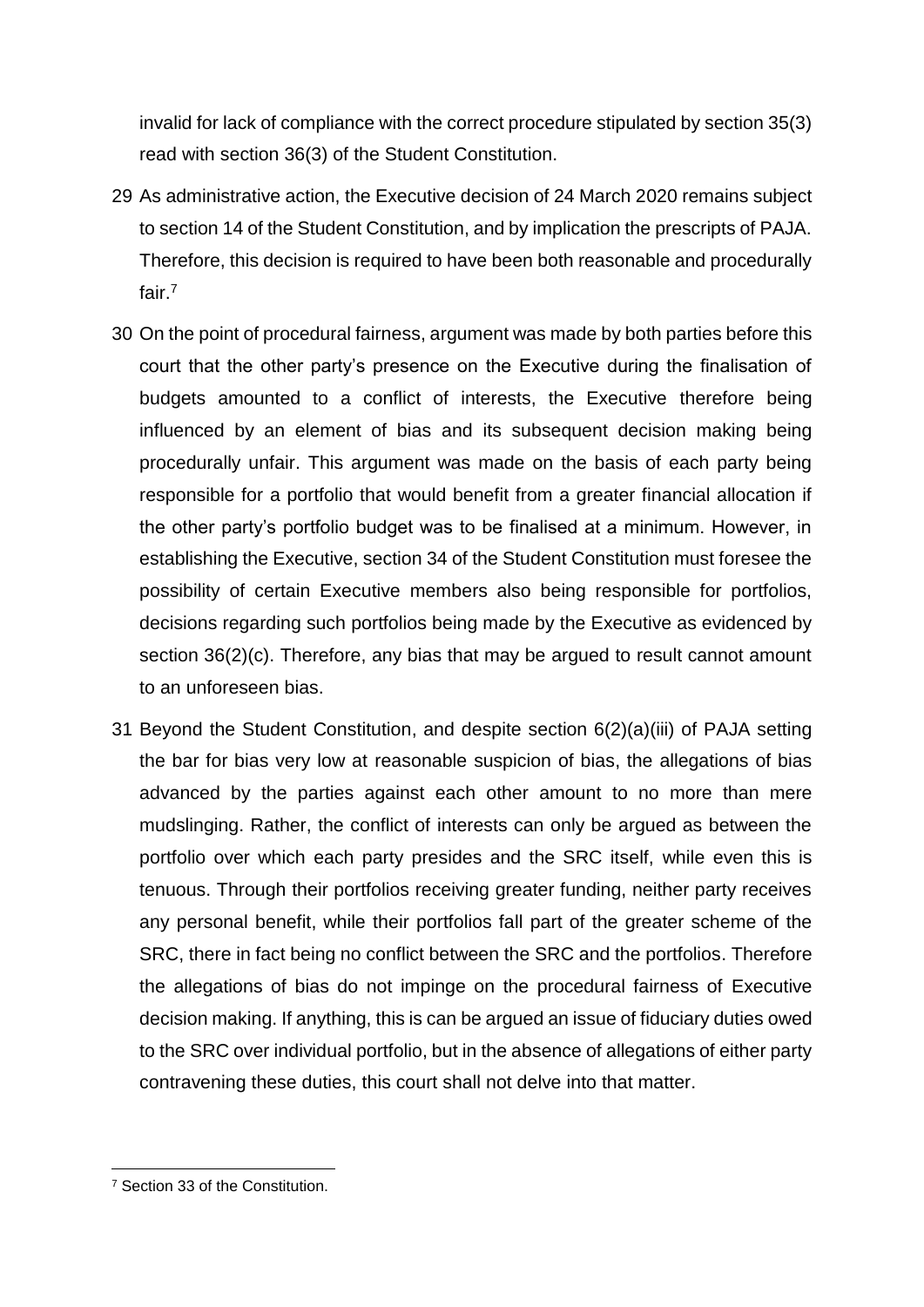- 32 On the point of reasonableness, however, an issue arises with the 24 March 2020 decision. At the very least, under section  $6(2)(f)(ii)(cc)$  of PAJA an administrative decision must be rationally connected to the information before the administrator. This implies, and is affirmed by section  $6(2)(e)(iii)$  of PAJA, that administrative decisions must be taken only after due regard is had to relevant considerations.
- 33 The Respondent contended that he was tasked by the Executive with assisting portfolios with their budgets before these budgets were to be submitted to the Executive for finalisation. Therefore it fell to the Respondent to present all the portfolio budgets to the Executive so that these could be finalised. In light thereof, the Respondent was the member of the Executive who held the information necessary for consideration by all members of the Executive before the Societies Council budget was finalised.
- 34 Despite the centrality of the Respondent to the budget finalisation process, the budget finalisation meeting of 24 March 2020 proceeded with neither the Respondent present, nor his insights shared for consideration by the rest of the Executive. Indeed argument could be made that the onus rested on the Respondent to publish his insights into the portfolio budgets submitted, this mitigating the need for his attendance at the meeting of 24 March 2020. However, it remains that the decision taken at that meeting was taken in the absence of this insight, while the minutes reflect an unfortunate general disregard of the Respondent's role in the budgeting process.
- 35 In light of this, the 24 March 2020 Executive finalisation decision of the Societies Council budget falls short of the requirements of just administrative action enumerated under PAJA which give effect to section 33 of the Constitution, and by implication section 14 of the Student Constitution. However, as affirmed in *Oudekraal Estates v City of Cape Town*, <sup>8</sup> defective administrative action, and its consequences, remain valid until set aside by a competent court. Therefore, the decision taken by the Executive on 24 March 2020, despite falling short of the rationality requirement for just administrative action, has remained valid. Consequently, the subsequent decisions of 29 March 2020 and 05 May 2020 that

**.** 

<sup>8</sup> 2004 6 SA 222 (SCA) para 26.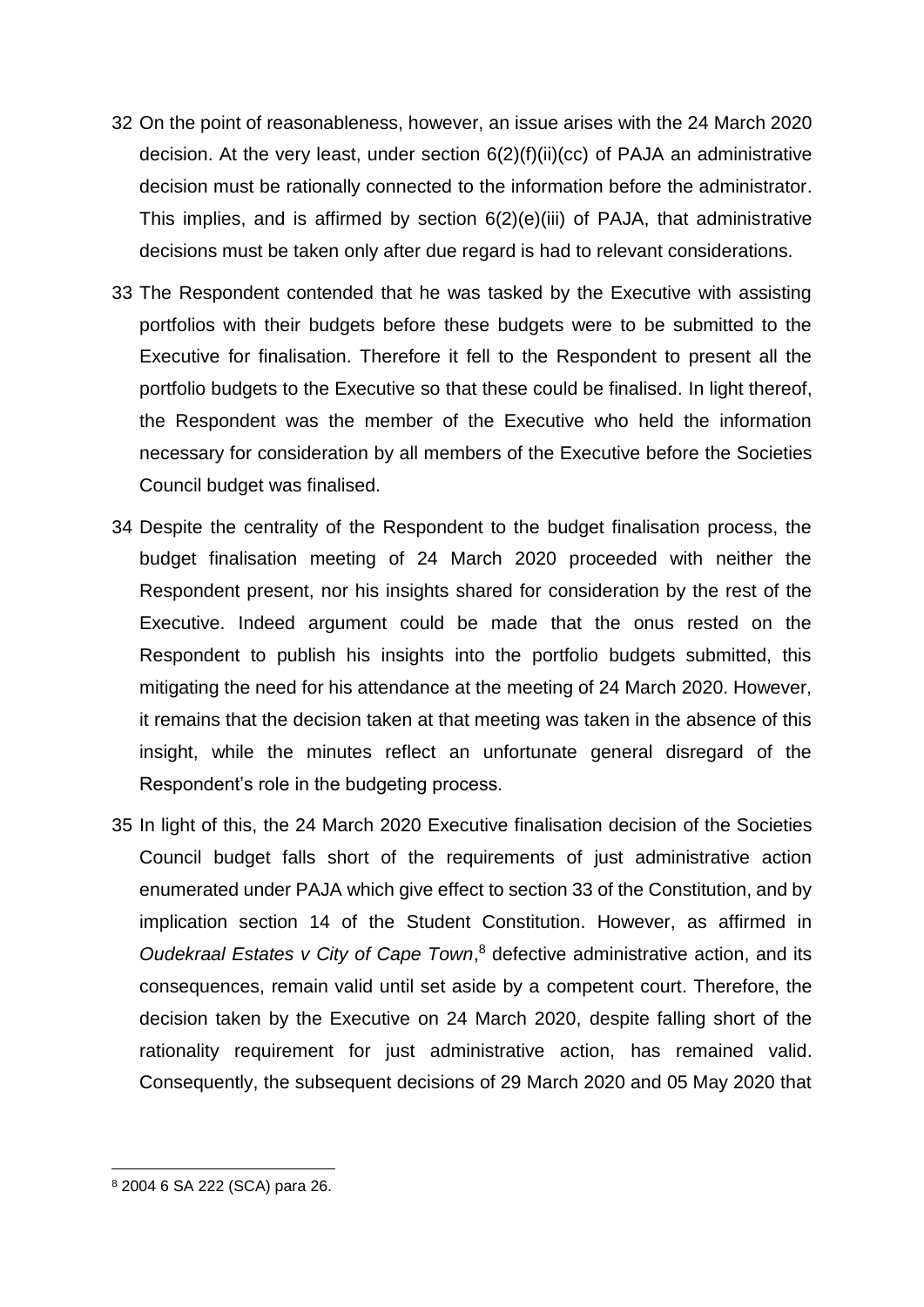conflict with, and purport to set aside, the decision of 24 March 2020, but follow the incorrect procedure, remain *ab initio* void.

## BUDGET TRANSFERS

- 36 The final decision requiring attention is that of whether or not to transfer funds between the SRC cost centre and portfolio cost centres. As with the previous two decisions, this too was posited as administrative action by both parties. It was common cause between the parties that the Executive is empowered to make this decision under section 35(1)(b) of the Student Constitution, but this had been delegated to the Respondent. Although no provision is made for delegation of this decision, when read in context, a tacit power to delegate can be inferred from section 35.
- 37 In determining a tacit power to delegate, a number of factors from *Minister of Trade and Industry v Nieuwoudt* are applicable, namely: the degree of devolution of power; the importance of the original person empowered; the complexity and breath of discretion; and the impact of the power and practical necessities.<sup>9</sup> With due consideration thereto, the practical necessity of the present delegation is selfevident as the Executive, as a body, will necessarily exercise this power through a single member, while consequently this does not constitute an extensive devolution of power as the Respondent is a member of the Executive. Further, there is not much discretion attached to the delegation as it involves giving effect to the budgetary decisions of the Executive. Therefore, there is tacit empowerment of this delegation to the Respondent.
- 38 In exercising this delegated power, however, the Respondent made an error in law and failed to follow the precepts of procedural fairness. When the Applicant request transfer of the full complement of the R88 090.00 to the Societies Council cost centre, the Respondent failed to rely on the invalidity of the 05 May 2020 decision to motivate his decision. Rather, the Respondent refused on an interpretation of an outdated version of the Student Constitution. Further, when taking this decision, the Respondent neither communicated this to the Applicant, nor awarded the Applicant opportunity to make representations. Instead, it took the Applicant's pestering of the Respondent to solicit an indication of the latter's refusal to transfer

**<sup>.</sup>** <sup>9</sup> 1985 2 SA 1 (C) 13C-F.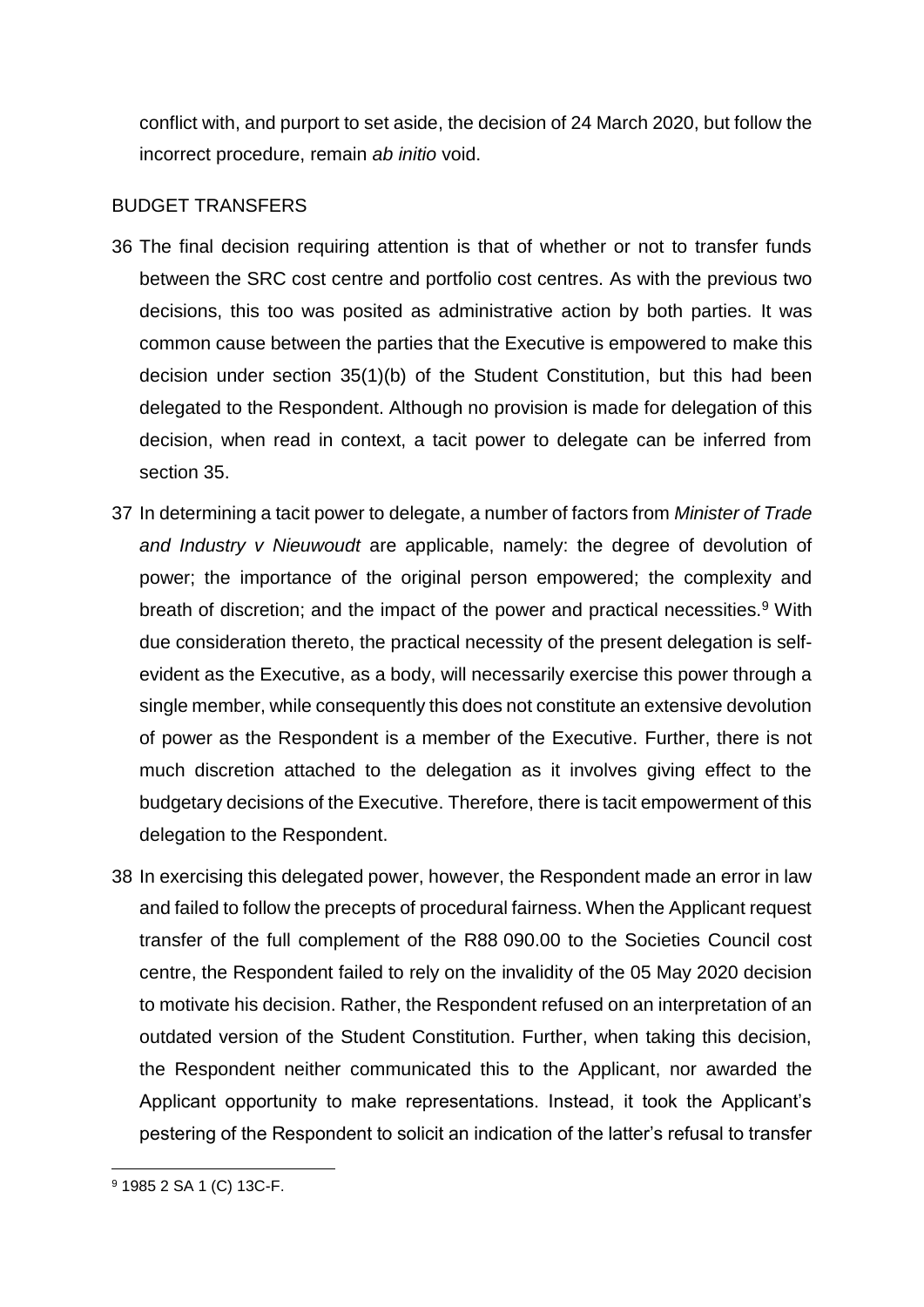the full complement of the funds. This positions the Respondent's decision as falling short of sections 14(1) and (2) of the Student Constitution, section 33 of the Constitution and sections 3(2)(b) and 6(2)(d) of PAJA giving effect thereto.

# **CONCLUSION**

- 39 Given the above, it can be concluded that this application rests on a multifaceted matter, each facet requiring address. The three decisions central to this were located within the framework of administrative law by both parties, and therefore required examination in light of the precept thereof.
- 40 With regard to the decision to formulate a general SRC portfolio budget cap, the Respondent was not empowered to make this decision, this decision therefore being unlawful. As such, this decision does not constitute just administrative action.
- 41 With regard to the decision to finalise the Societies Council budget, the Executive decision of 24 March 2020 remained valid, the subsequent decisions of 29 March 2020 and 05 May 2020 being *ab initio* void for lack of compliance with section 35(3), read with section 36(3), of the Student Constitution. This 24 March 2020 decision, however, was taken without due regard to the information available to the Executive in the form of the Respondent's insights into the SRC portfolio budgets submitted for finalisation. Therefore the 24 March 2020 decision of the Executive to finalise the Societies Council budget is defective when held to the precepts of just administrative action.
- 42 With regard to the decision not to transfer the full complement of the requested funds to the Societies Council cost centre, there was lawful delegation of this decision to the Respondent. However, in exercising this delegated power, the Respondent relied on a mistake of law, while failing to adhere to the principles of procedural fairness, this decision therefore falling short of just administrative action.

## **ORDER**

43 Under sections 66(3) of the Student Constitution, this court may set aside any decision or action that is inconsistent with the Student Constitution. This ability to set aside unconstitutional decisions replicates section 172(1) of the Constitution,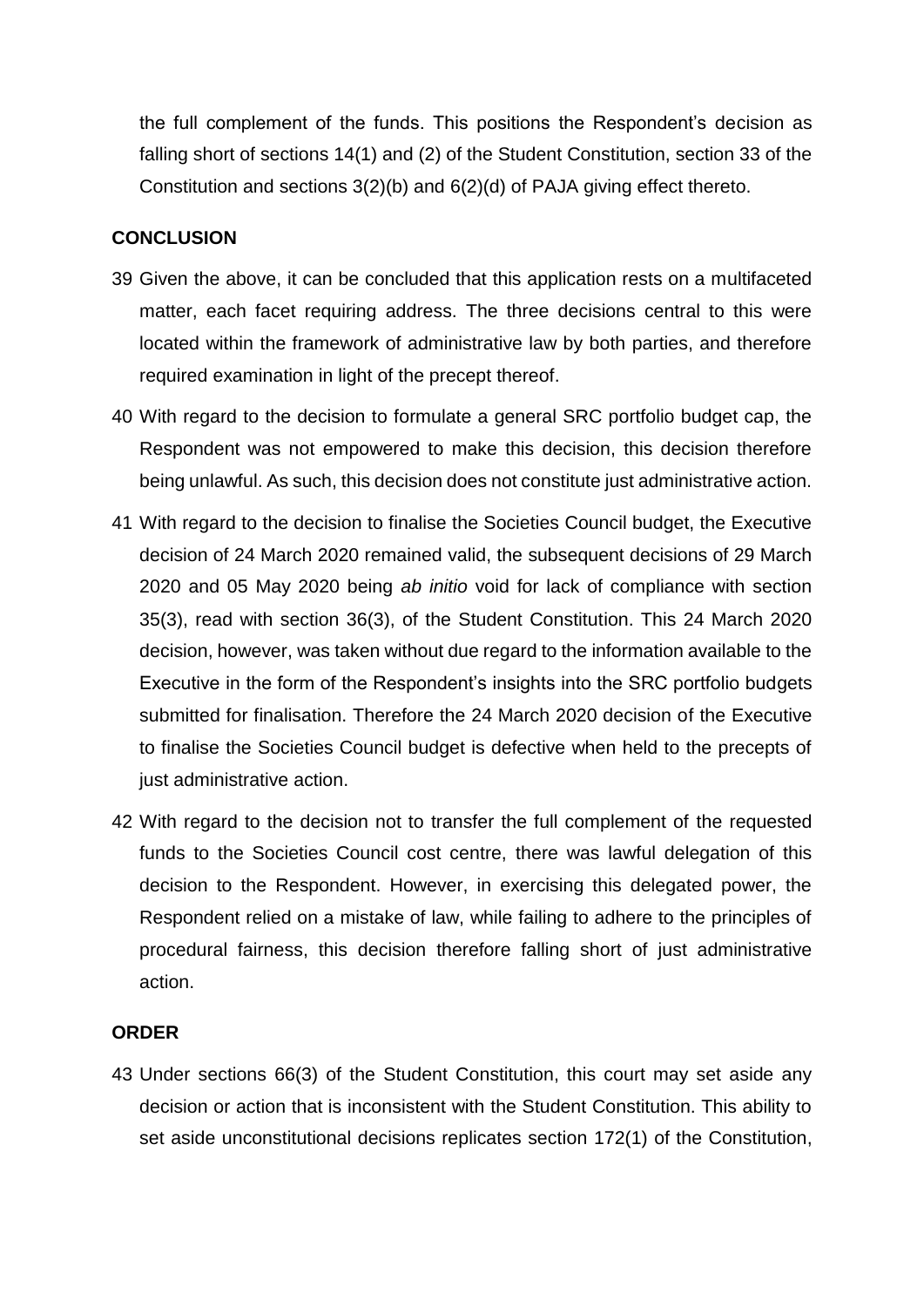which, in the administrative law context, is given effect to by section 8(1)(c) of PAJA.

- 44 Once having set aside a decision, however, a court is further empowered to remit the matter back to the decision maker for reconsideration under section  $8(1)(c)(i)$ of PAJA. Whether this court shares that power to remit a decision is arguable, however, section 66(3)(b) of the Student Constitution does envisage the rectification of a decision declared unconstitutional by this court, albeit in the context of an order being suspended for the purpose of rectification. Following this, section 66(4) allows this court to grant any order that is fair and equitable.
- 45 In the circumstances, it would serve the interests of justice if the defective administrative action arising from the decision to finalise the Societies Council budget were set aside and remitted to the Executive. A suspension of the order setting aside that decision so that rectification could occur would be unnecessarily cumbersome as the 24 March 2020 decision would continue to remain valid, this then needing to be overturned by the SRC under section 35(3) read with section 36(3) of the Student Constitution. Rather, an order setting aside the decision, coupled with remittal, would allow the Executive to retake this decision in a manner that conforms to the prescripts of just administrative action.

46 In light of this, and given the foregoing reasoning, this court grants the following:

- 46 1 The urgency of this application is dismissed, the Respondent's filing of papers outside of the timeframe requested by the Applicant being condoned.
- 46 2 An order setting aside the decision taken by the Respondent to impose a general budget cap on SRC portfolios.
- 46 3 An order declaring the 29 March 2020 and 05 May 2020 Societies Council budget finalisation decisions of the Executive void.
- 46 4 An order setting aside the 24 March 2020 decision of the Executive to finalise the Societies Council budget, and remitting this decision back to the Executive to be made with due regard to the insights of the Respondent.